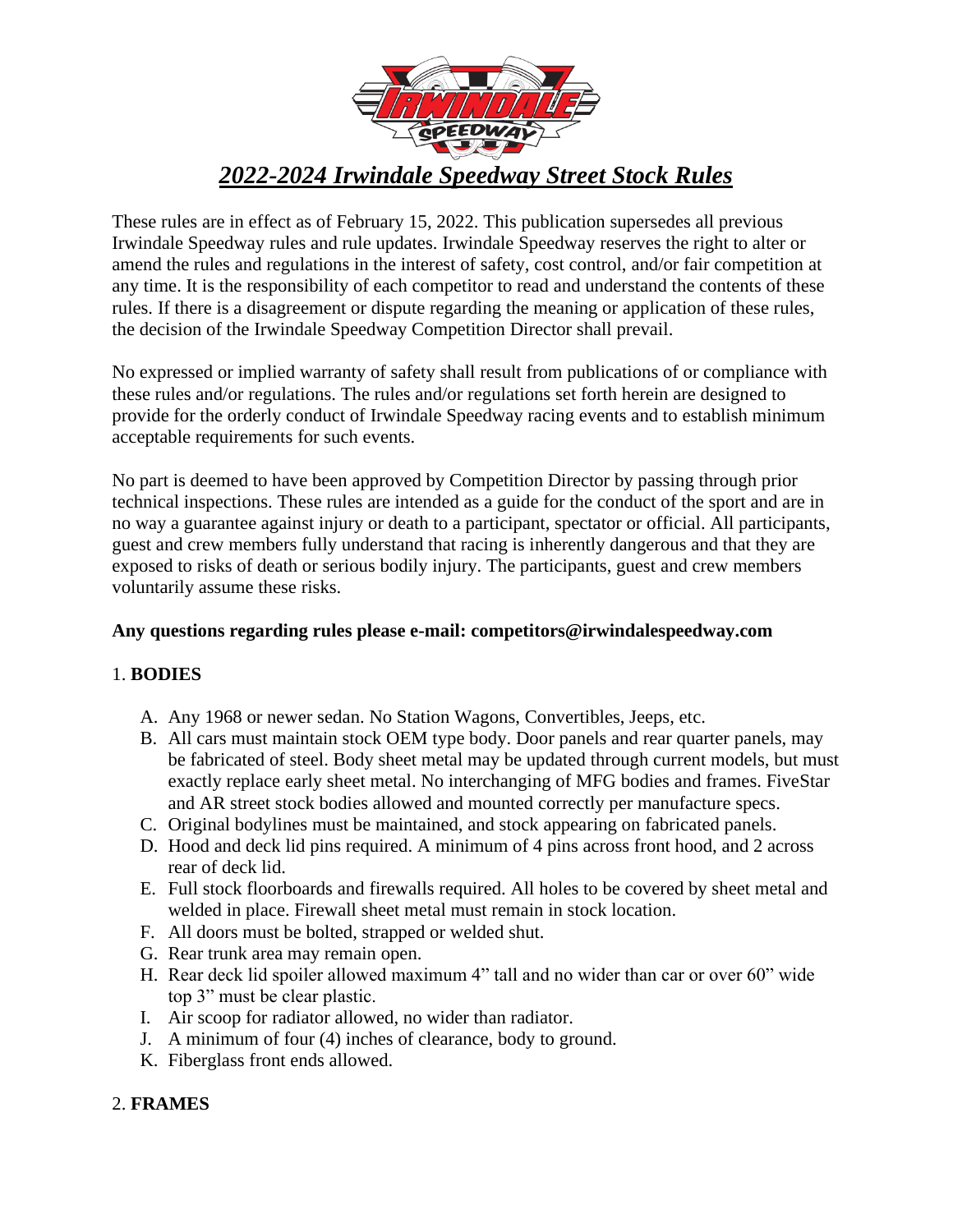

- A. Full NASCAR type roll cages mandatory. Bars must be a minimum of 1 1/2" O.D. / .090" wall thickness, gusset as necessary for strength.
- B. Minimum of three (3) door bars required on both sides. Right side can be straight.
- C. Engine must be in stock location.
- D. Rear kick bars may extend to rear cross member.
- E. Fuel cell protector required, no more than the width of the frame rails.
- F. Main roll cage uprights must be fastened to floor of uni-body cars with a minimum 3/16" thick plate, top and bottom, at all four corners. Plate must be a minimum of 4" square, with (4);  $3/8$ " grade 8 bolts at each location.
- G. Roll bar padding must be used at any point where driver may make contact.
- H. Door bars must be covered with a 1/16" thick steel metal plate, top to bottom, from front and rear uprights, welded to outside of bars.
- I. A radiator protector/front hoop, 2/3 the height of the uprights of the roll cage, but must follow the frame rails.  $1\frac{1}{2}$ " O.D. maximum.
- J. Stock frames only. No modifications allowed.
- K. Oil pans must have a minimum of three (3) inches of clearance.

# 3. **WINDOWS**

- A. A windshield made of LEXAN may be used. Minimum thickness is 1/8 inch. Windshields must be supported between the dash bar and the roof halo bar with a minimum of two (2) evenly placed metal straps  $1/8$  inch by 1 inch or a single 1.75 inch bar in the center of the windshield welded to the dash bar and the roof halo bar.
- B. Each car may have a rear window made of clear LEXAN.
- C. All side window glass must be removed. A right side window of any type is not permitted. Side quarter windows behind the "B" pillar can be replaced with LEXAN. Driver side window net is required on all cars. Net material must be minimum 1 inch wide and have openings of at least one (1) inch. Net must be equipped with a quickrelease device on the top left corner.
- D. All mirrors including mount locations subject to specific tech approval.
- E. Left side mirrors allowed.

# 4. **HEIGHT, WEIGHT, AND WHEELBASE**

- A. Minimum of four (4) inches of ground clearance.
- B. Cars with factory wheelbase of 110" and over (Nova's, Chevelle's, Monte Carlo) must weigh 3100 lbs with driver.
- C. Cars with factory wheelbase of 110" or less (Camaros, Mustangs, and Firebirds, and or similar type cars are allowed) must weigh 3200 lbs with driver.
- D. Left side weight with driver cannot be over 54%.
- E. No wheelbase can be less than 108" at any time. Any car under 108" is 200# penalty.
- F. Any car with front weight jacks must add 50 lbs. Still maintaining 54% left side.
- G. Cars weight and % (including any added penalty weight) will be displayed on the lower right front windshield.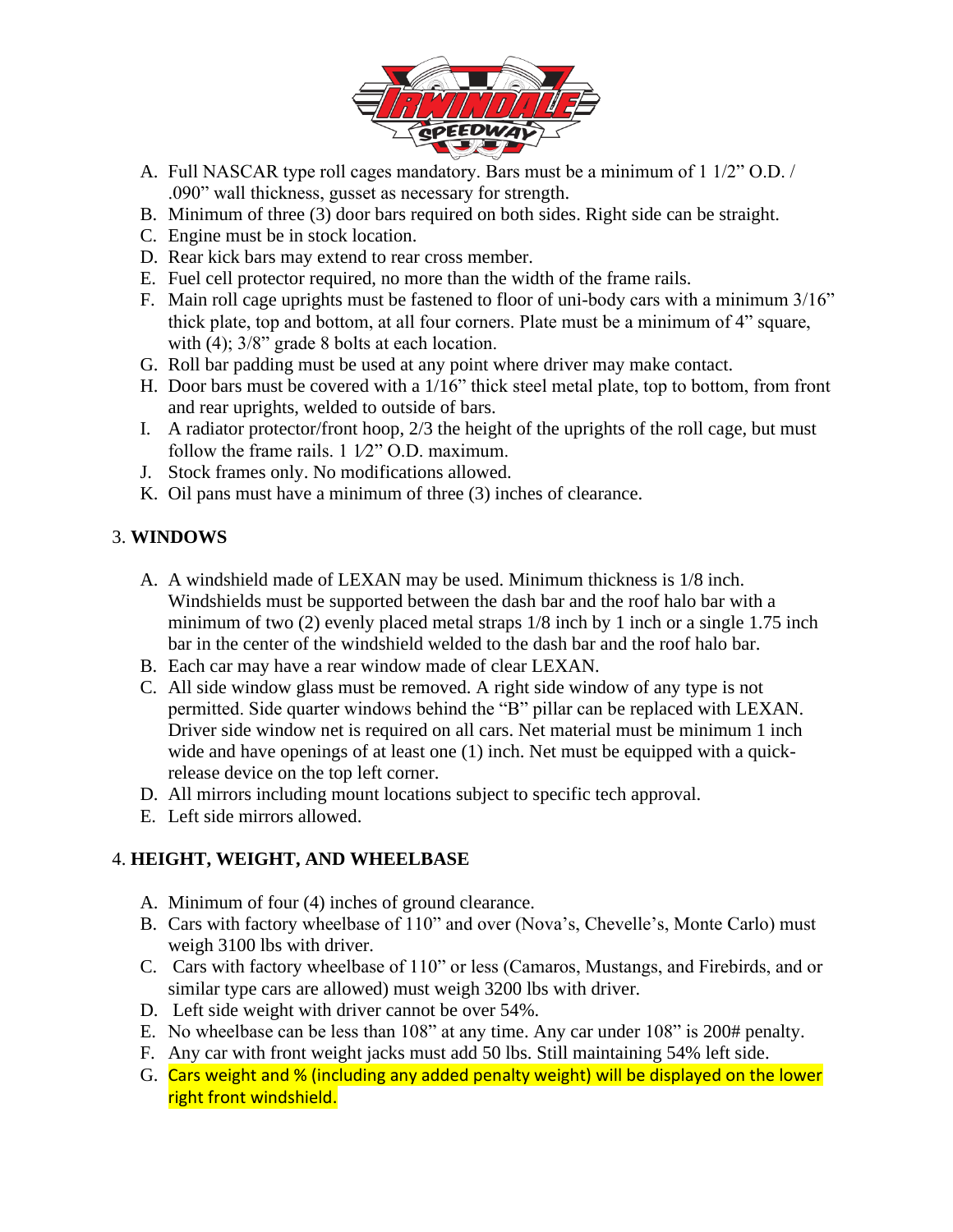

- H. Numbers will be 2"x 1" minimum.
- I. It's the Drivers responsibility to know his or her car correct weight per the rules, displaying the incorrect weight may result in disqualification.

## 5. **BUMPERS**

- A. Front and rear bumper must be fastened to the fender and or quarter panel.
- B. Bumper height must measure 15" to 18" center to ground.

# 6. **ENGINE**

- A. Cylinder compression limited to 10.5 to 1 Maximum. Ford 351 C.I. Chevrolet 350 C.I. Chevrolet Factory Sealed 602 Dodge 360 C.I. Plus max .060 overbore Maximum cubic inch 360cc. No Big Blocks.
- B. Engine oil coolers allowed.
- C. Aftermarket oil pans, valve covers, water pump, fan pullies are allowed.
- D. No "stroker" or lightweight cranks allowed, factory EOM cranks only.
- E. Heads: Stock cast iron heads only. A stock head will be characterized as a cylinder head which was offered as standard equipment with no performance advantage.
- F. No special performance options will be allowed, including but not limited to, oversize valves, special cut valves, relocated intake or exhaust bowls or ports.
- G. No porting or polishing will be allowed.
- H. Vortec heads are allowed.
- I. Stock steel, stock stainless steel valve train components only, 1.5 ratio roller rockers allowed. NO shaft rockers.
- J. Screw in studs and guide plates allowed.
- K. Engine Blocks: Stock cast iron blocks only. No modifications allowed.
- L. Stock stroke for engine being used, exp. 350 C.I. Chevy 3.48" stroke.
- M. Stock rods only after market rod bolts OK.
- N. No roller or mushroom lifters allowed.
- O. Stock type timing chain and gears only.
- P. No belts or gear drives allowed.
- Q. No crank lightening or grinding allowed.
- R. No aftermarket lightweight cranks allowed.

# 7. **CARBURETOR**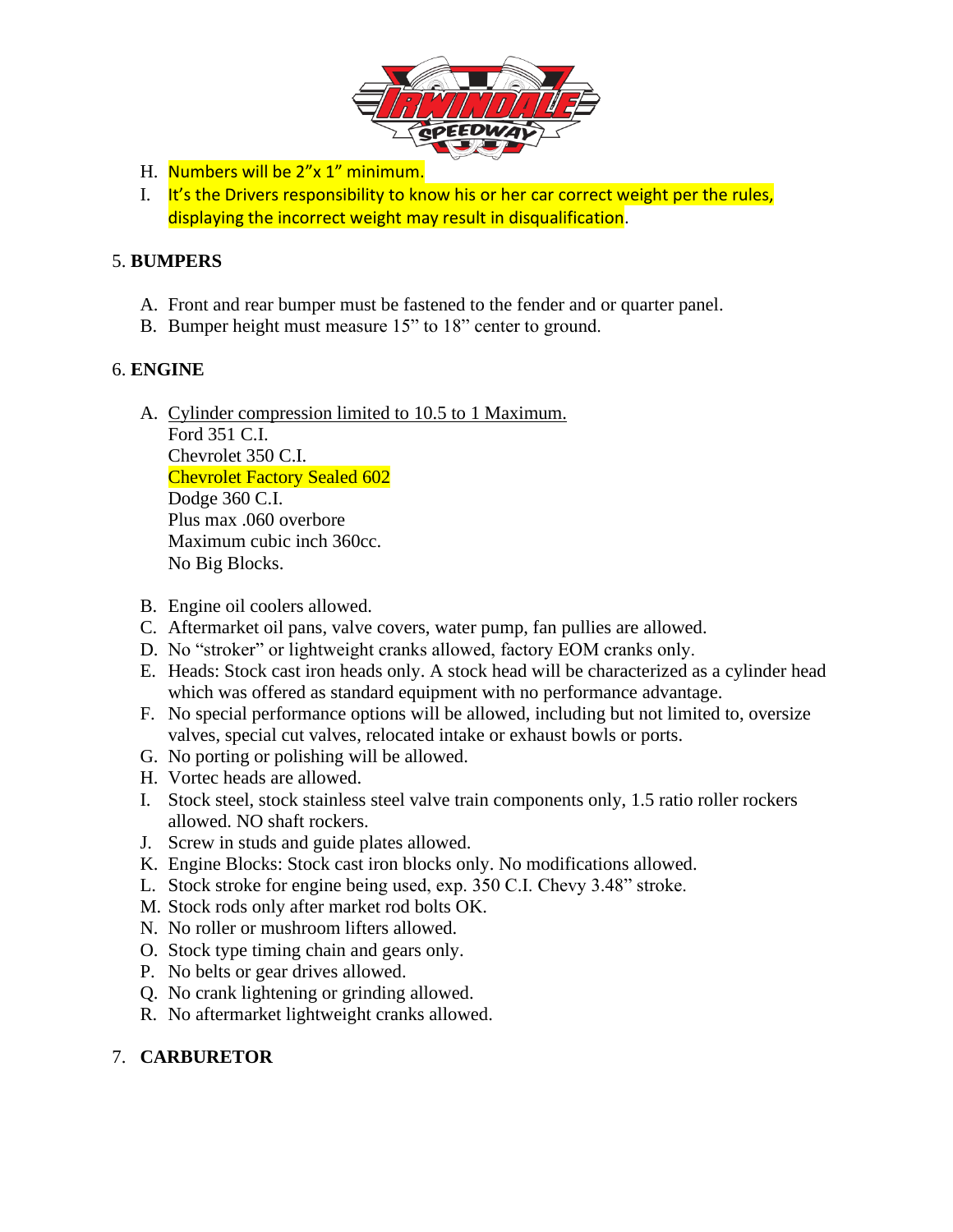

- A. Holley #4412 or Holley Keith Dorton #80583 Box stock except for the following: 1) Gasket, bowls seal, accelerator pump squirter, power valve, jets, sight plug, choked plate and shaft may be removed.
- B. Pure Stocks with 112" wheelbases can run a stock 4 barrel carburetor or Holley 4 barrel #01850.
- C. Two (2) carburetor return springs required must be mounted to engine block.
- D. Maximum 1." carburetor adapter allowed.
- E. Aluminum intake manifold permitted.

# 8. **AIR CLEANERS AND FILTERS**

- A. No cold air induction allowed, K&N air filters are allowed.
- B. No air deflector allowed on front. Air filters only.
- C. Top and bottom of air cleaner must be solid and same diameter.
- D. Tubes, funnels, or any device which may control the flow of air, will not be permitted inside the air cleaner.

# 9. **ENGINE LOCATION AND MOUNTS**

- A. Factory stock location. Factory firewall only in stock location. No modifications.
- B. Engine oil pan height must not be less than current car ride-height rule.
- C. Crankshaft must be centered within one (1) inch of the vehicle's front tread width.
- D. All mounts must be securely bolted and adjusted mounts are not permitted.
- E. Minimum clearance between the center of the crankshaft and the ground must 10.5".

# 10. **ELECTRICAL SYSTEM**

- A. Stock type ignition only. No performance aftermarket distributors or magnetos allowed.
	- a. NO MSD systems allowed. DUI Voltage enhancer allowed.
	- b. Magnetos, crank trigger, optically triggered or computerized systems are not permitted.
- B. All cars must be equipped with a master electrical switch located in the cockpit of the car. The switch must be within reach of the driver and safety crew from the left side of the car.
- C. Batteries must be securely mounted within the confines of the body and behind the driver.
- D. Batteries must be contained in electrically insulated container. No marine or plastic type boxes allowed.
- E. Batteries must be mounted in front of rear axle.

# 11. **ENGINE COOLING SYSTEM**

A. All cars must have a functional fan containing a minimum of four (4) blades, and a minimum diameter of fourteen (14) inches or optional electric fan. Free spin or clutch fans are not permitted.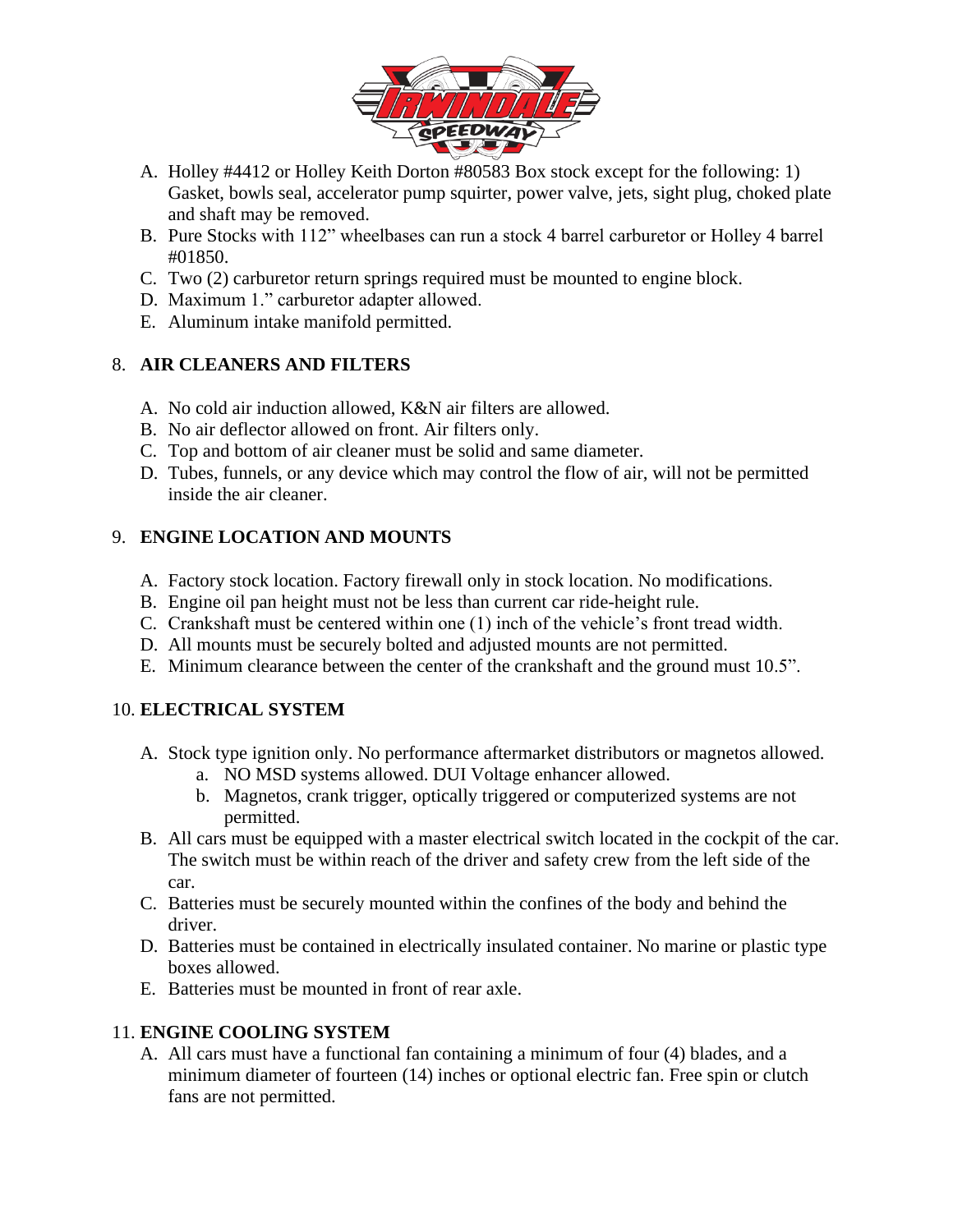

- B. Fan shroud mandatory.
- F. No fiberglass flex fans.
- G. Fan mandatory, bolted on motor, in stock location. Electric fans are permitted.
- H. Water overflow catch can unit required. One (1) quart minimum, vented out to windshield, metal or plastic, mounted in engine compartment.
- I. No anti-freeze or similar products. This is a finable offense.
- J. Water wetter permitted.

## 12. **ENGINE EXHAUST SYSTEMS**

- A. Stock manifolds are permitted.
- B. Headers are permitted. Must be 1 5/8" tube, down and back, chassis style headers only. No over the top, step, 180s, Tri Y's, cones or pyramids. Only one gasket, maximum .075" thickness, may be used between the cylinder head and header. Header must bolt to head. Exhaust pipes no larger than 3" outside diameter. Two-into-one collectors are allowed.
- C. *An approved muffler is mandatory*, must not exceed 90 db @100 feet.
- D. Exhaust must extend past driver's compartment and turn down.

## 13. **DRIVE TRAIN**

- A. Clutch must be stock type only. Aftermarket master and slave cylinder allowed.
- B. No lightweight or racing type disc, pressures plated, or fly wheels allowed.
- C. Aluminum flywheels are not permitted. OEM type only.
- D. Scatter shields mandatory. No Lightening of flywheel permitted.
- E. Stock clutch (10.5") and flywheel only. Pressure Plate , Flywheel and Disc minimum weight 30#
- F. Locked, limited slip, or positive-traction differentials, is permitted.
- G. Rear end must be centered in car.
- H. Floater type rear ends are permitted.
- I. OEM type 3 or 4 speed transmission may be used. No racing transmission IE Richmond , Jericho etc
- J. Automatic transmissions optional, torque converter must be operational, transmission oil cooler required.
- K. Ford 9" rear end allowed. Must be mounted exactly as old rear end was removed, may be used in any MFR line.
- L. Two (2) driveline straps, 1" x 1/8" required, mounting to be within 6" of the U-Joints are required on rear drive vehicles. Drive shaft must be painted white for on track visibility in the event it should become separated from the car.
- M. No aluminum or composite drive shafts.

# 14. **SUSPENSION AND BRAKES**

A. Stock OEM lower control arms only, no crossing OEM lines and no modifications allowed.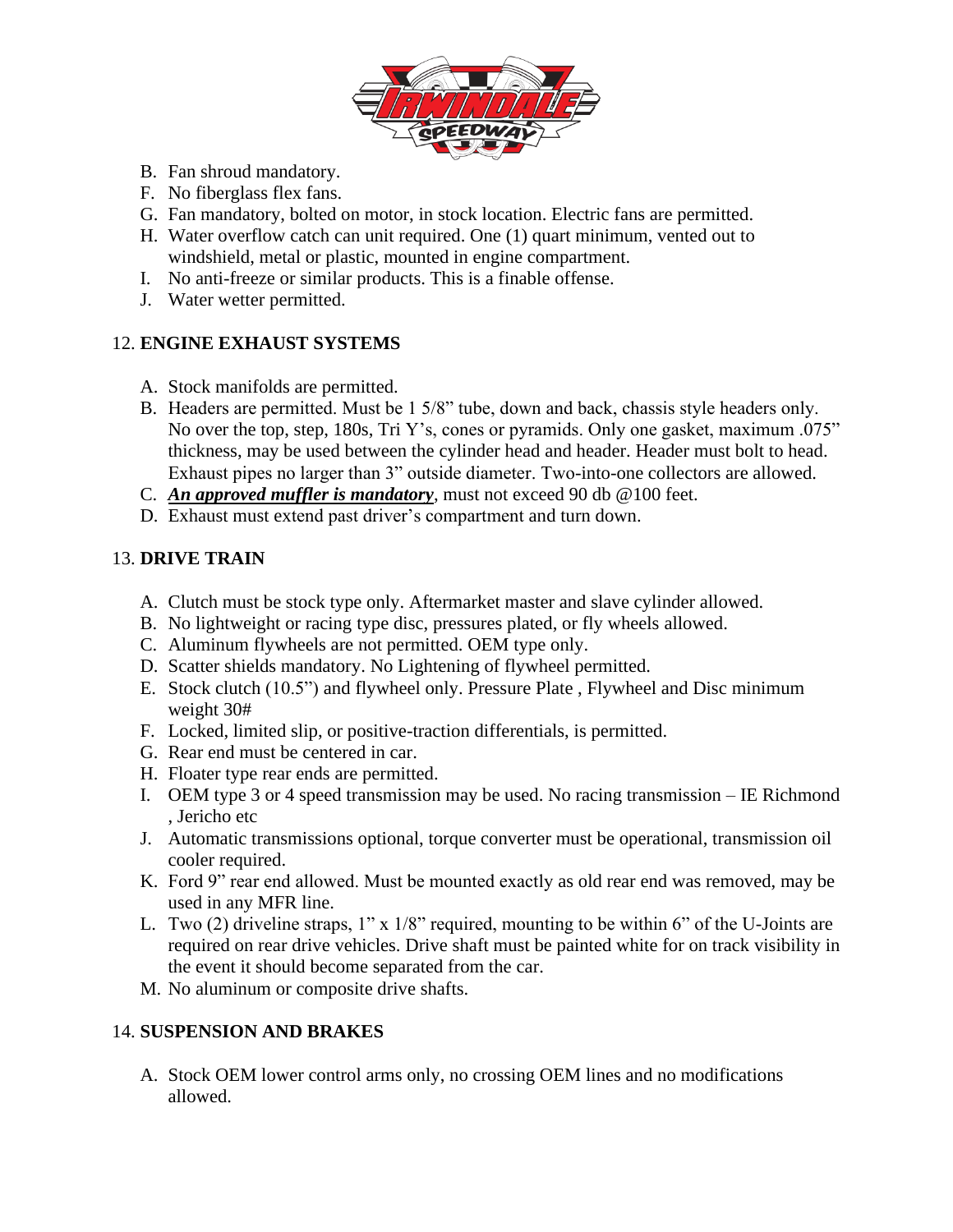

- B. Upper tubular A-arms allowed. Must be steel one piece, either steel or aluminum cross shaft allowed. No slugs, bearings, or heim joints. Stock OEM upper A-arms allowed. Any OEM factory production type of balljoint may be used. No "Mono Ball" balljoints. Spindles must be stock OEM for make of vehicle being used.
- C. Stock upper control arm mounting may be moved for caster/camber.
- D. Rated springs are allowed, front and rear.
- E. Lowering blocks allowed.
- F. All other suspension components must be of original design and origin for the chassis used. No aftermarket look alike parts to widen suspension. Maximum overall width (front or rear) shall not exceed 78" from outside of tire to outside of tire. Front tire width will be measured at the top of the tire sidewall with driver in the car. NO EXCEPTIONS!
- G. No aluminum shocks permitted, any type of adjustable, rebuildable, and/or re-valveable type shocks regardless of make or brand, will NOT be allowed on your car.
- H. **QA-1 rebuildable shocks allowed.** (When shock is collapsed it must stay collapsed.)
- I. Shocks must be mounted in stock location. No heim joint type mounts allowed.
- J. Adjustable spring spacers allowed. Weight jacks allowed with 50 pound weight penalty. Outboard front shock allowed due to weight jack but must still be non-rebuildable and sealed as stated in shock rule Letter "G".
- K. Rear disc brakes allowed. All components must be OEM steel. No aftermarket parts of any type or brand allowed.
- L. Stock, 4 wheel hydraulic brakes required, and all must be in good working order.

# 15. **STEERING COMPONENTS**

- A. Stock steering components only.
- B. Quick release steering wheels are required.
- C. Steering column must be collapsible. Two U joints are acceptable.

# 16. **FUEL SYSTEM**

- A. Cars may use Sunoco 110 (track fuel) or Shell 91 octane pump. The chemical composition of the fuel may not be altered by any means. No fuel additives allowed.
- B. All cars must be equipped with an approved fuel cell, securely mounted in the trunk area as far forward as possible. Minimum 10" ground clearance.
- C. Fuel cell must be mounted with steel framework (1 inch x 1 inch, .065 inch minimum) and must have a vent hose and the hose must have a check valve in the end.
- D. Fuel cell must be totally enclosed in an 18 gauge steel box with a  $1/2$  inch drain hole in the lower right rear corner. Ground strap required from fill neck to frame.
- E. Maximum fuel capacity  $-22$  gallons.
- F. No electric fuel pumps permitted. Fuel lines may not enter driver's compartment.
- G. All cars must have a minimum of two (2) springs on throttle return cable.

# 17. **TIRES AND WHEELS**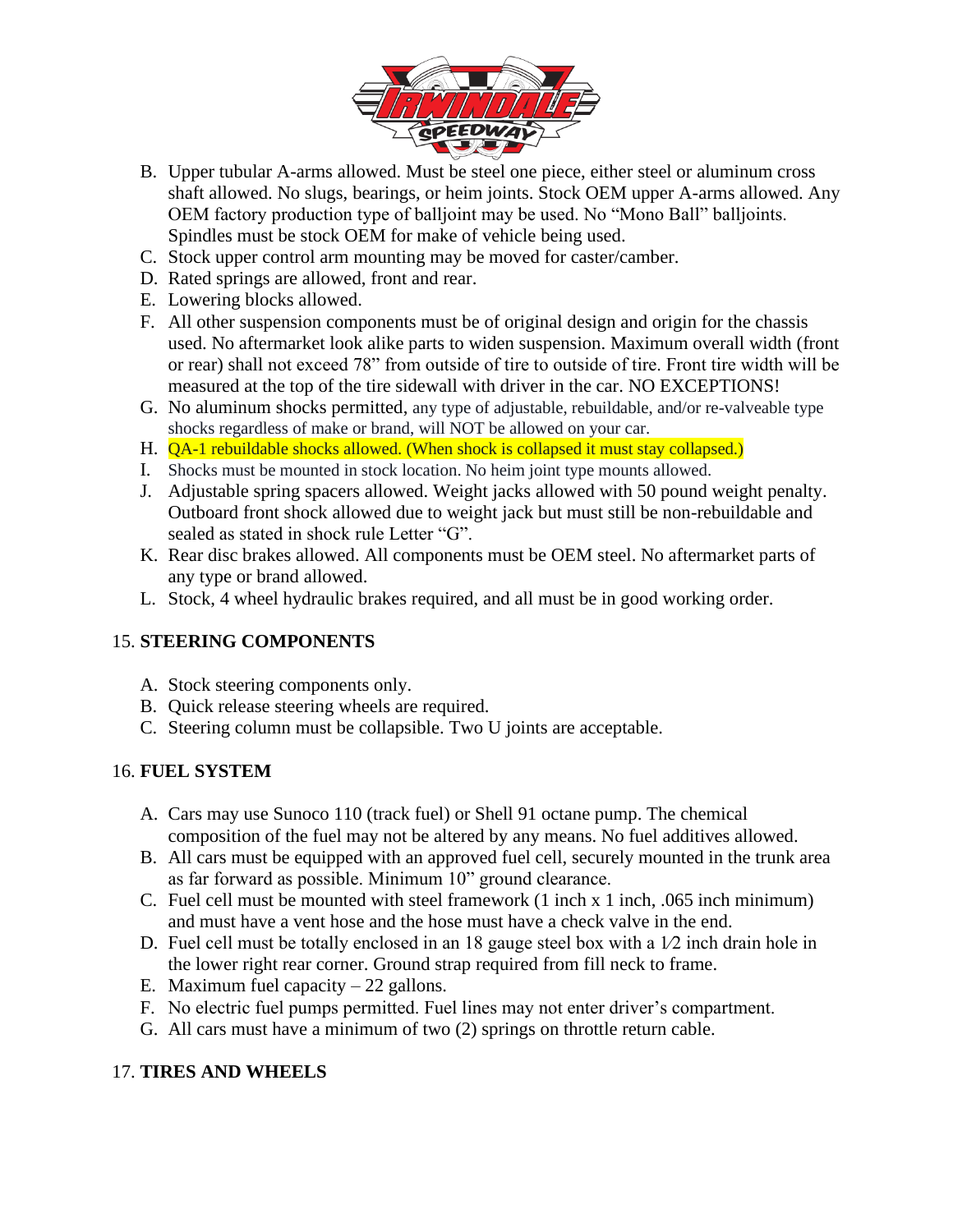

Steel wheels are mandatory, maximum 8" wide with any offset. Tire and wheel must stay inside of fender and quarter panel.

- A. Maximum overall width (front or rear) shall not exceed 78" from outside of tire to outside of tire. Front tire width will be measured at the top of the tire sidewall with driver in the car. NO EXCEPTIONS!
- B. 5/8" wheel studs required on all four (4) wheels.
- C. The use of any bleeder valve is prohibited.
- D. Wheel spacers allowed.
- **E.** The track tire is the Hoosier #970. No star tires.
- **F.** You must start the race on the tires you qualify on. **Penalty for changing tire after qualify, car must start the race at the rear of the field.**

# 18. **SEATS AND SAFETY EQUIPMENT**

- A. For all safety equipment. It will be the sole responsibility of the driver, not Irwindale Speedway, their agents/officials or corporate officers to ensure that his/her safety equipment is correctly installed, maintained, and properly used. Please refer to manufacturer installation and cage guidelines and adhere to them.
- B. Aluminum professionally built high back racing seat required. No plastic or fiberglass.
- C. Padded headrest required.
- D. Seat must be securely bolted to a mount assembly that is an integral part of the roll cage.
- E. Seat will not be attached to the floorboard.
- F. A five (5) point safety harness, with quick release is mandatory! 3" wide lap belt, 2" or 3" shoulder belts, and a 2" submarine belt. All belts shall be attached to roll cage using minimum 3/8 grade 8 hardware.
- G. Safety harnesses/seat belts expiration date per SFI Tag on belts.
- H. Helmets; Head and Neck Restraint Devices:
	- a. Snell SA2015 or newer helmet required.
	- b. Full face helmets with Lexan face shield recommended.
	- c. Nomex helmet, skirt, and Nomex covered chinstrap highly recommended.
	- d. A HANS or Hutchens type head and neck restraint device is recommended.
- I. Window net mandatory. Minimum 1" mesh with release at top only. It is required that all window net releases be updated to the quick release type. Net Expiration Date Per SFI Tag on net.
- J. Fire suit mandatory at all times when car is in motion. SFI 3-2A/5 suit recommended.
- K. Approved racing gloves mandatory. No welding gloves, gardening gloves, etc.
- L. Approved racing shoes mandatory.
- M. Eye protection is mandatory and must be in proper place at all times.
- N. Current test date (2 pound minimum) fire extinguisher to be installed in the car within drivers reach while strapped in. Metal mounts only, no plastic.
- O. All cars will be required to have in their pits a minimum of one five pound, Halon or dry chemical fire extinguisher. This is to be visible to tech officials and all crewmembers. All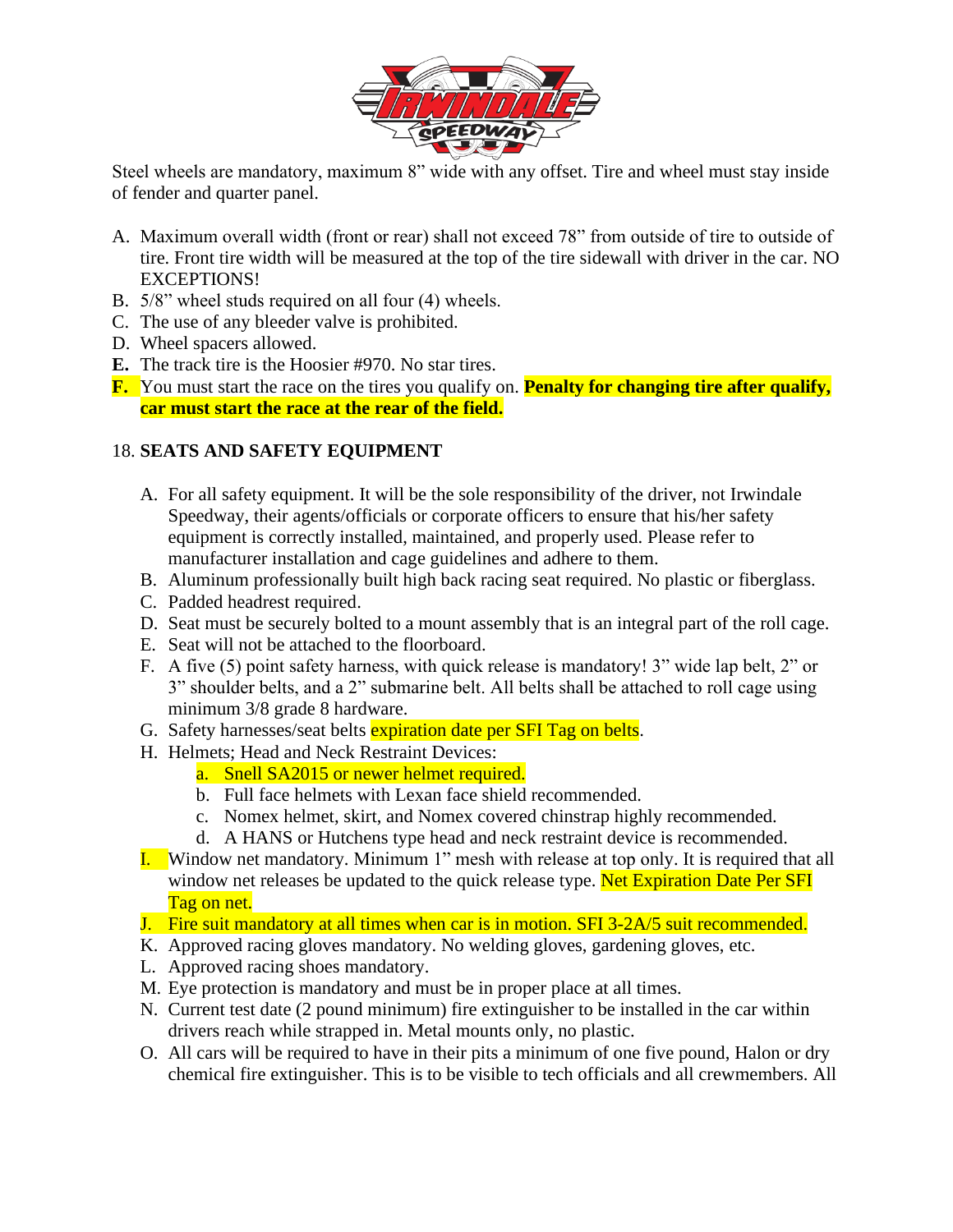

crew members must be made aware of this location, and knowledgeable in the use of the fire extinguisher.

P. Car and driver will be required to make safety rule violations comply prior to racing any event.

## 19. **APPEARANCE AND IDENTIFICATION**

- A. All cars are to be neatly and brightly painted.
- B. Numbers will be a minimum of 22" on the roof and both door panels. Numbers on the roof to face toward scoring tower (flag stand). No aluminum foil type lettering.
- C. Numbers assigned to car will be displayed on the top right front of windshield, 4" minimum.
- D. Drivers first and last name to be placed above each door, on the roof in 3" letters minimum.
- E. Advertising or names on the windshield is not permitted. This will be reserved for a series sponsor.
- F. Advertising that is deemed to be unsuitable/offensive, will not be allowed. Decision of Irwindale Speedway Competition Director will be official.
- G. Series sponsor decals, if any, must be placed on designated location of car to be eligible for awards. This is to be completed PRIOR to competing in any event.

### 20. **COMMUNICATION**

- A.  $\frac{1}{2}$  Mile track. The use of a two-way radio for communication with a spotter and/or pit crew is allowed. Spotter must be on spotter stand with proper identification. Spotter must scan Race Control
- B. 1/3 Mile track, driver radio must be capable of scanning Race Control.

#### 21. **ELECTRONICS**

- A. No electronic monitoring computer devices capable of storing or transmitting information except tachometers.
- B. No digital gauges, timing retard controls or oxygen sensors allowed.
- C. No electronic traction control devices allowed.

# 22. *Penalty Weight for Non Conforming Cars*

- 1- Fiberglass Roof add 50#
- 2- Fiberglass Quarter panels add 10#
- 3- Fabricated Floorboard (not stock) add 50#
- 4- Fabricated Firewall (not stock) add 20#
- 5- Fabricated Rear Clip add 50#
- 6- Fabricated Front Clip (Camaro replacement) add 50#
- 7- Weight Jacks add 50#